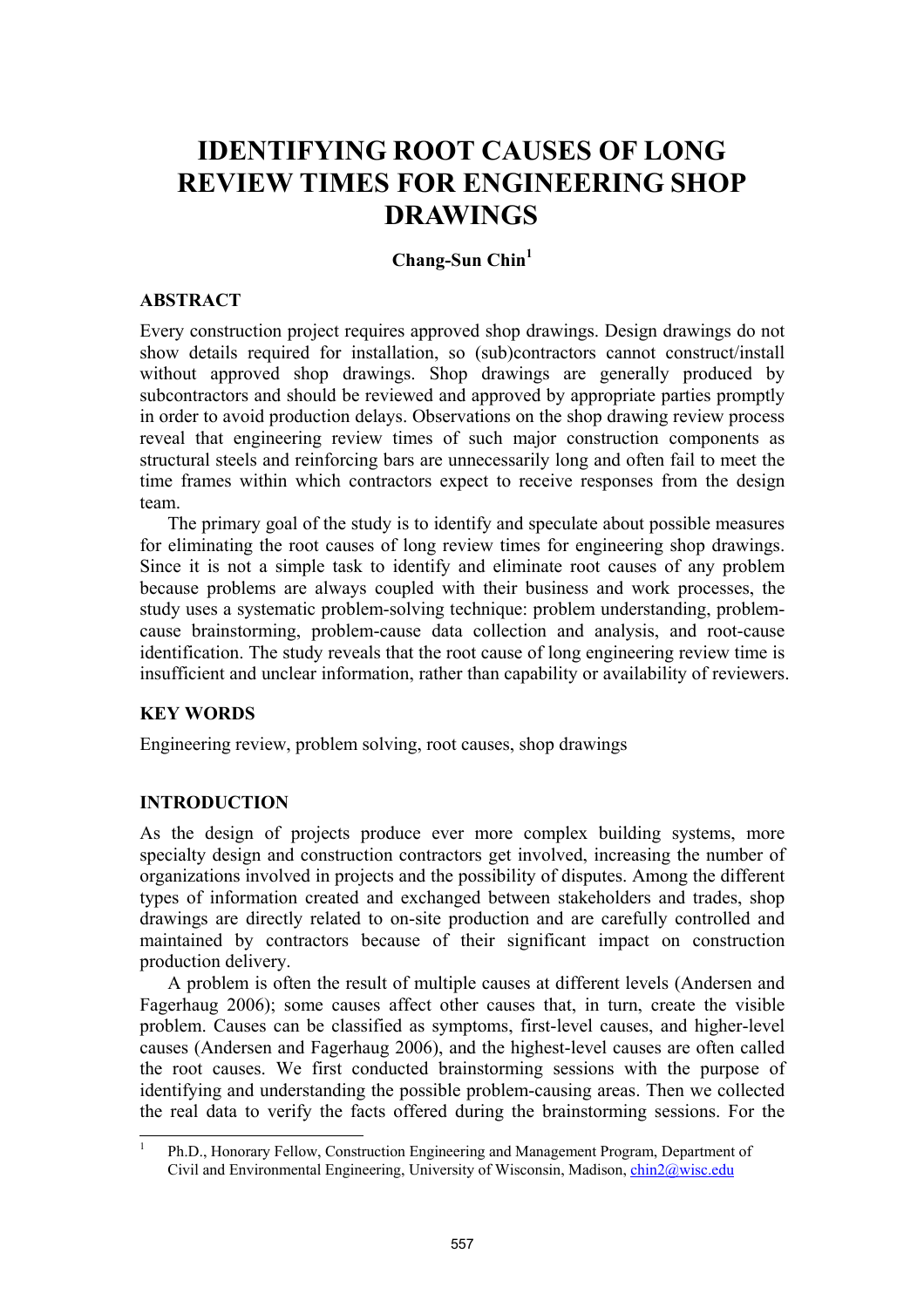study, the author selected three engineers from a medium-sized engineering firm with whom to conduct the root-cause analysis. The different types of delivery systems (e.g., design-build or design-bid-build etc), owners, contracts, etc. present important contexts that each affect the engineering review time in a different way. However, the purpose of the study is not to analyze different performance levels resulting from different delivery systems or contractual relationships but to identify the commonly occurring causes for long review times of engineering shop drawings by measuring the delay time and frequency, and then estimating the impact of each specified cause.

## **PROBLEM UNDERSTANDING**

Many of the problems that occur in organizations are coupled with their business and work processes. Hence, understanding a process flow is a good starting point from which to evaluate the problem areas (Andersen and Fagerhaug 2006). Figure 1 represents the typical shop drawing review and approval process, along with times spent for each step and the focal area for the study. Shop drawings are generally produced by fabricators or manufacturers. Once produced, the drawings should be reviewed and approved by appropriate parties in order to insure that they conform to the design requirements. For instance, rebar shop drawings should be reviewed by both an architect and a structural engineer because incorrectly installed rebars can affect both architectural and engineering requirements. If the shop drawings conform to the design requirements, they are approved and released to the fabricator for fabrication and construction. If not, they should be carefully reviewed and reproduced by the fabricator for approval.



Figure 1: Overall Shop Drawing Review and Approval Process

Observation of the practical shop drawing production and approval process shows that the average total lead time required is approximately two (2) months from job order receipt to final approval. The engineering review time is a much larger part of that lead time than are other steps (e.g., preparation of shop drawing packages,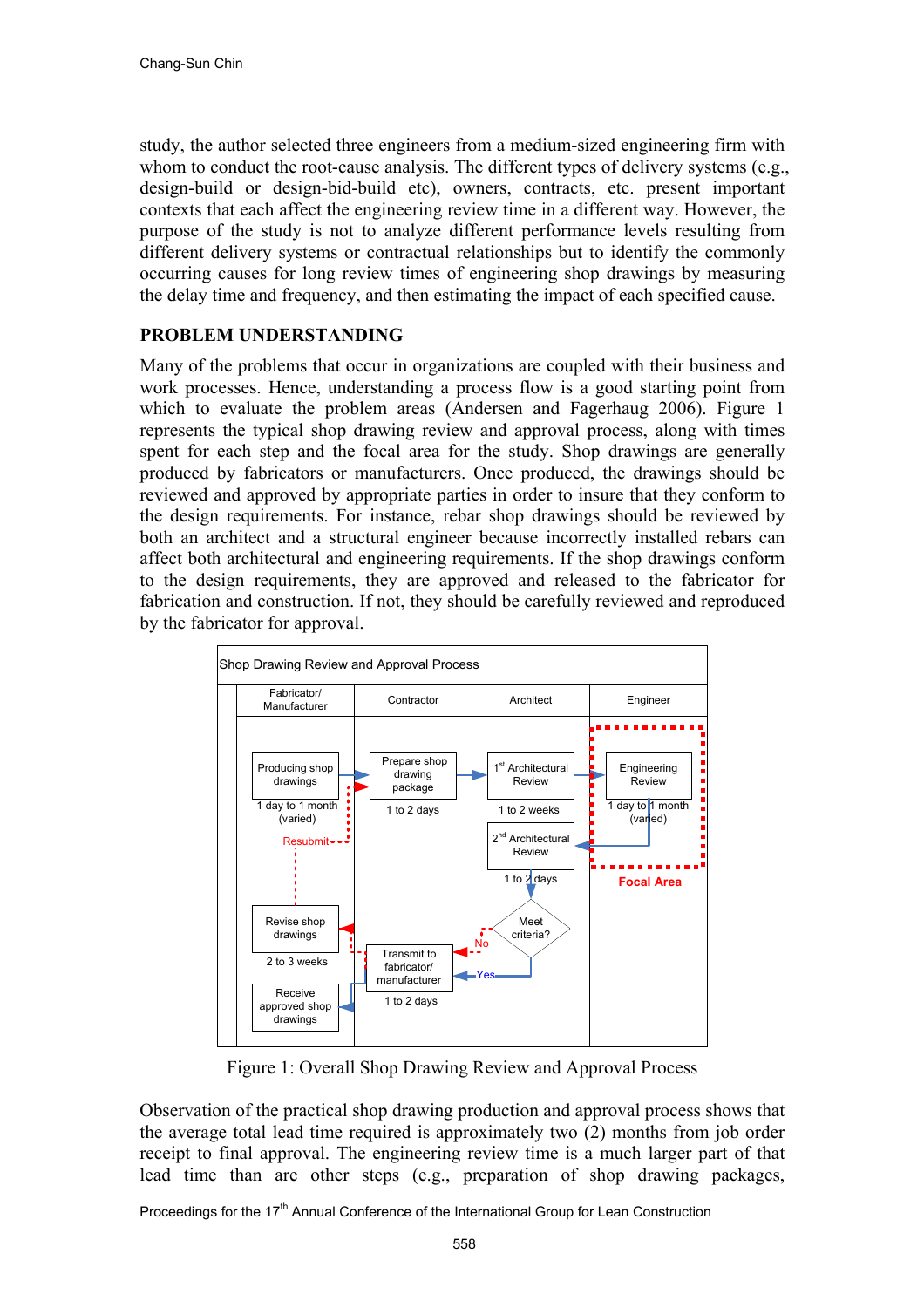architectural reviews) and sometimes accounts for over half of the total lead time. In addition, the engineering review times of such major construction components as structural steel and reinforcing bars vary greatly, are usually unnecessarily long, and often fail to meet the time frames in which contractors expect to receive responses from the design team. Hence, the study focuses on the engineering review process and investigates the common causes for the long engineering review time (see Figure 1).

## **KEY STAKEHOLDERS AND CUSTOMER NEEDS**

After understanding the overall process flow, we constructed a simple process map using the SIPOC (Supplier, Input, Process, Output and Customer) diagram, which defines the key stakeholders who are affected by the current process (Figure 2): customers (those affected by the output of the process), suppliers (those who provide input to the process) and workers (those who work and manage the process). The purpose of the shop drawing review process is to ask why each process is important and adds value to the customer: the answer should be because it provides clear and complete information for fabrication or manufacturing of construction components in a timely manner without missing design criteria (requirements) described in the project information.

The customer needs to receive review results for each shop drawing on time, and customers tend to expect a response from the reviewer within a week, which includes the lead times for the  $1<sup>st</sup>$ - and  $2<sup>nd</sup>$ -architectural and engineering reviews. In general, both parties (contractor and owner) agree on a minimum review time before starting a project, but the minimum review time is usually determined based on their past experiences, without considering the system's capability. The agreed-upon minimum review time is typically unrealistically short (7 days), and the reviewer is often incapable of meeting the contractor's expectations. More detail on this issue will be presented later in the paper.



Figure 2: SIPOC Model for Shop Drawing Review Process

## **MEASURING CUSTOMER SATISFACTION**

The service level for response to a customer's requests can be measured as a percentage of jobs that are completed on or before the time the customer expects to receive them. Products and services are generally assembled, built, fabricated, customized, reviewed or engineered in response to customer's requests (Hill 2007), so we can measure the service level simply by calculating the percentage of shop drawing reviews that are completed within the time requested by the customer. The data from the study shows that the engineering review takes 6.98 days on average, and ranges from 24.25 days to 0.16 days. Out of 29 shop drawings, 20 were reviewed by engineers within 7 days. Since the customer's requirement is usually 7 days for both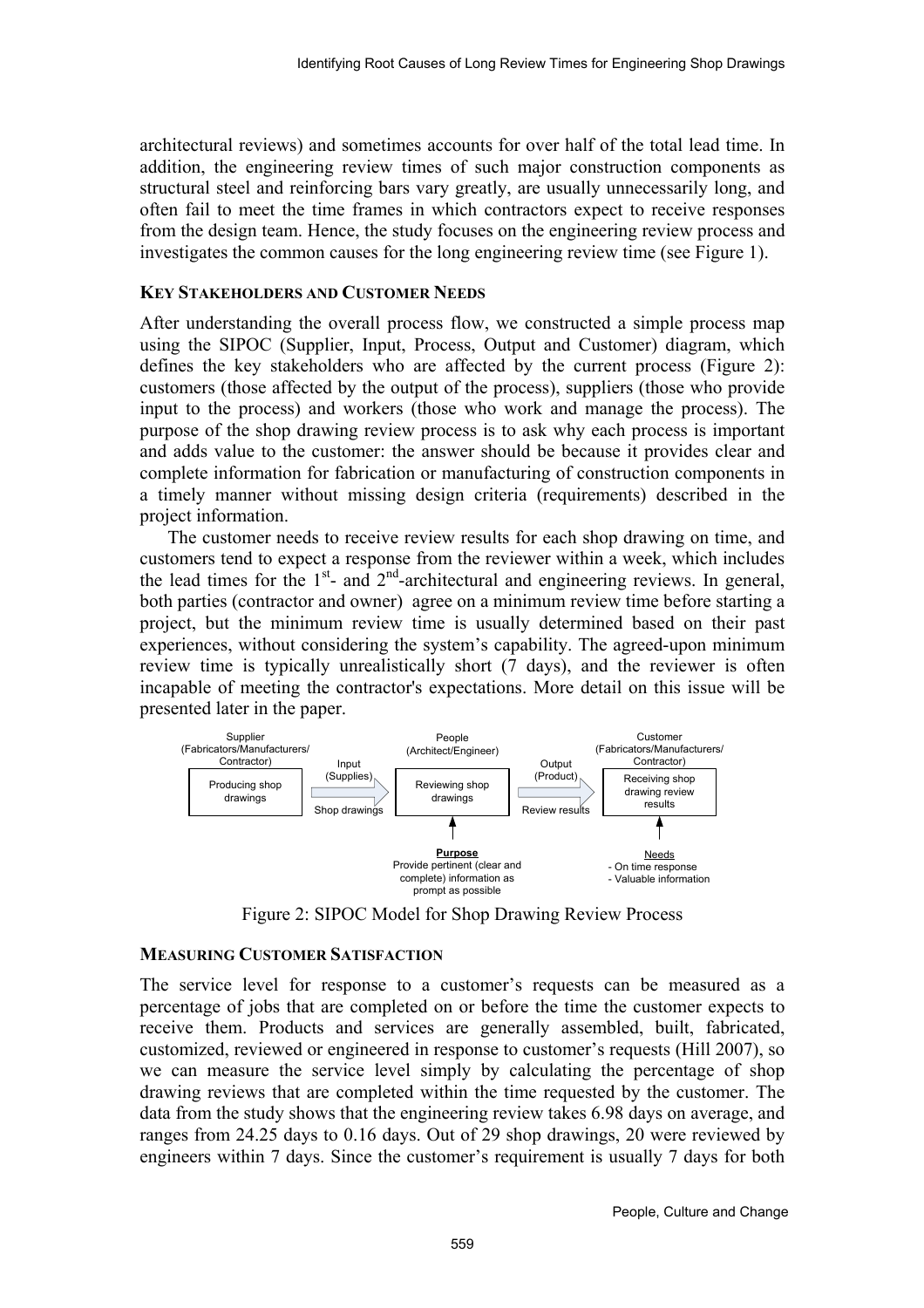architectural  $(1<sup>st</sup>-$  and  $2<sup>nd</sup>$  reviews) and engineering reviews, including the architectural review time would make the service level (i.e., on-time rate) much lower.

## **BATCH PROCESSING**

Another observation from the current process is that shop drawings are not usually sent to the designer one at a time, but in batches. For instance, one submission may be two 8½ x 11 pages that include only miscellaneous angles on the job, while another may be 30-30 x 42 sheets that include all of the structural columns and beams. There should be some correlation between the substance—project-specific, contractorspecific, material-specific, and so on—of the shop drawing being reviewed and the review time. However, even if the shop drawings are produced in different volumes, there is no explanation, outside of "this is how we've always done it, for why shop drawings are transmitted to reviewers in batches. The one-piece flow concept has many benefits over such batching, one of which is shorter lead (cycle) time by keeping work-in-process at the lowest possible level (Hopp and Spearman 2000).

# **PROBLEM CAUSE IDENTIFICATION AND ANALYSIS**

Once the participants (engineers) understood the process flow, they were all asked about the possible causes for delays in engineering shop drawing review time by way of a brainstorming session. The objectives of brainstorming are to generate a list of problem areas and possible causes, and to identify possible consequences resulting from the problems to be analyzed. In the first round of brainstorming, participants, participants were asked to rank the  $1<sup>st</sup>$ -level possible causes using a 100-point allocation method in order to find the focal area. Each individual was to allocate 100 points to each category based on its severity in the shop drawing reviewing process.

| 1 <sup>st</sup> -level possible causes |                   | Rank              |                   |       |  |
|----------------------------------------|-------------------|-------------------|-------------------|-------|--|
|                                        | <b>Engineer 1</b> | <b>Engineer 2</b> | <b>Engineer 3</b> | Total |  |
| Schedule                               | 60                |                   | 40                | -50   |  |
| Project coordination                   | 30                |                   | 40                | 100   |  |
| Procedure                              | ш                 |                   |                   | 50    |  |
| Total                                  | 00                | 00                | 100               | 300   |  |

Table 1: 1st-Level Possible Causes and 100 Points Allocation Results

As shown in Table 1, the "schedule" category ranked as the most significant cause, so it was selected as a starting point for further analysis. However, the second-highest  $1<sup>st</sup>$ -level cause (project coordination) also should be investigated further because the result of point allocation indicated that it is also significant, especially compared to the lowest scoring category (procedure). Then the second round of brainstorming was conducted to develop the higher level possible causes and to prioritize them. Based on the perception data showing possible problem areas, two questions concerning frequency and time were asked in order to verify their perceptions. From the impact analysis of frequency and time delay, three major problem causes were identified: lack of architectural information, architectural revisions during the engineering review process, and unclear items in Request For Information (RFI) not addressed (Appendix 1 & Table 2).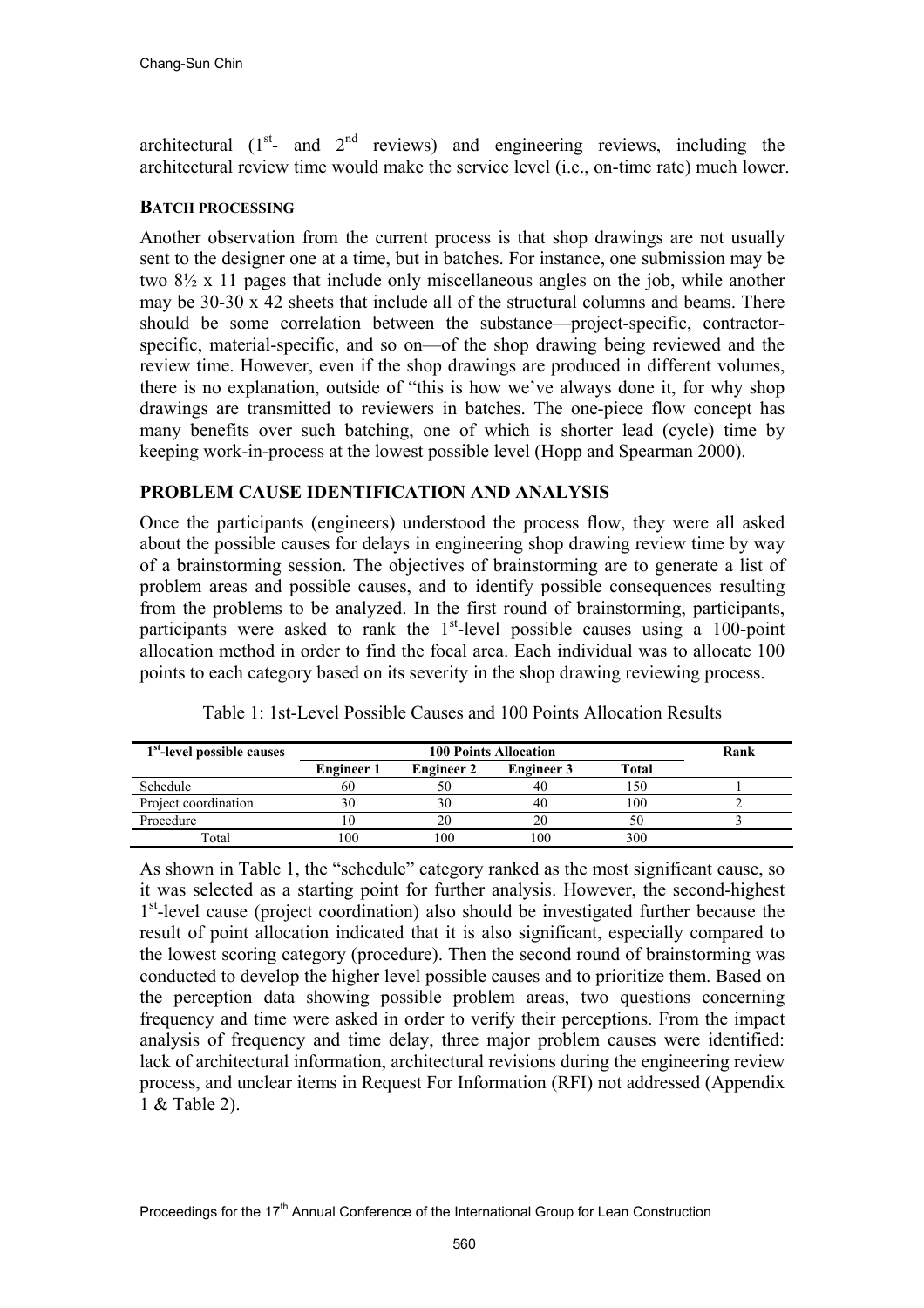| $1st$ -level            | $2nd$ -level possible causes                                     |              | Rank by perception    |                                 |  |  |  |
|-------------------------|------------------------------------------------------------------|--------------|-----------------------|---------------------------------|--|--|--|
| possible<br>causes      |                                                                  | Freq. $(F)$  | Avg. delay<br>time(D) | Impact $(F)x(D)$<br>in 10 Shops |  |  |  |
| Schedule                | Tight schedule (resulting in insufficient time)                  | <sub>b</sub> | None                  | None                            |  |  |  |
|                         | Submittals after the fact                                        |              | None                  | None                            |  |  |  |
|                         | Poor planning by GC                                              |              | None                  | None                            |  |  |  |
| Project<br>coordination | Architectural revisions during the engineering<br>review process |              | 4                     | 3                               |  |  |  |
|                         | Lack of architectural information                                |              |                       |                                 |  |  |  |
|                         | Coordination items with architect                                | 8            |                       | 4                               |  |  |  |
|                         | Unclear items in Request For Information (RFI)<br>not addressed  |              | 4                     | 3                               |  |  |  |
| Procedure               | Copying red marks                                                |              |                       | ∍                               |  |  |  |

Table 2: Workload vs. Impact Rank by Perception

# **PROBLEM CAUSE DATA COLLECTION AND ANALYSIS**

To verify the perceived facts offered during the problem-cause brainstorming step, *real data* was collected. The perceptual data gathered during the brainstorming session was reliable for revealing problem areas, but it was based on perception, rather than actual data. Hence, systematic collection of valid and reliable data is necessary for meaningful analysis (Andersen and Fagerhaug 2006). The tools used in this step can include sampling, surveys, and check sheets. A check sheet that was developed to gather the data from 29 shop drawings (see Appendix 2) includes the delay time that is due to the second-level causes identified during perceptual data collection (Table 3). "Delay time" indicates the amount of time that engineer(s) lost (i.e., time in which they did nothing for the shop drawings) as a result of each possible cause specified.

| $1st$ -level    | $2nd$ -level possible causes       | Freq.    | Avg. delay | Freq. x Avg.    | Rank           |
|-----------------|------------------------------------|----------|------------|-----------------|----------------|
| possible causes |                                    | (times)  | time (hr)  | delay time (hr) |                |
| Schedule        | Tight schedule (resulting in       | 0        | 0.00       | None            | n/a            |
|                 | insufficient time)                 |          |            |                 |                |
|                 | Submittals after the fact          |          | 0.25       | 0.25            |                |
|                 | Poor planning by GC                | 2        | 64.00      | 128.00          | 3              |
| Project         | Architectural revisions during the | 3        | 92.00      | 276.00          | $\overline{c}$ |
| coordination    | engineering review process         |          |            |                 |                |
|                 | Lack of architectural information  |          | 6.00       | 6.00            | 6              |
|                 | Coordination items with architect  | 4        | 3.25       | 13.00           | 5              |
|                 | Unclear items in Request For       | $\theta$ | 0.00       | None            | n/a            |
|                 | Information (RFI) not addressed    |          |            |                 |                |
| Procedure       | Copying red marks                  | 10       | 2.58       | 25.80           | 4              |
| Others          | Delay caused by late input from GC | 3        | 96.00      | 288.00          |                |
|                 | and suppliers                      |          |            |                 |                |
| No delay        | No Delay                           | 12       | 0.00       | None            | n/a            |
|                 | Summary                            | $36*$    |            |                 |                |

Table 3: Summary of Real Data Collection and Results

Note\*: The number of causes is larger than the number of samples because some shop drawings have multiple causes for delay of engineering review.

In terms of frequency, the most significant cause was procedure, specifically, copying red marks. ("Copying red marks" was excluded from the major problem causes because it is a unique case of the particular engineering firm involved in this study.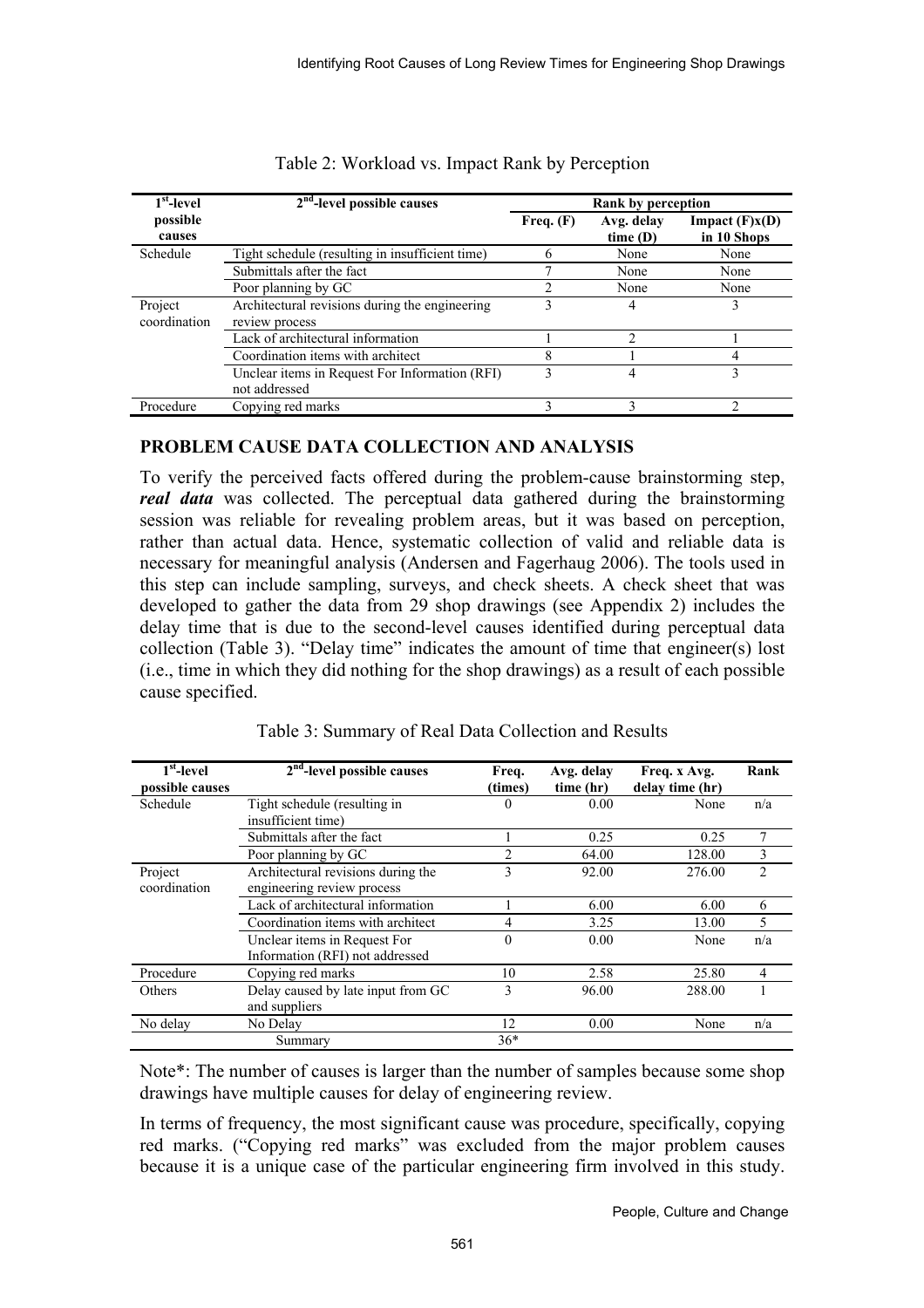However, this is obvious "low hanging fruit" for this particular engineering firm.) The next most significant causes were identified in the order of 1) coordination items with architect, 2) architectural reviews during the engineering review process, and other causes, and 3) poor planning by GC. Here, "other causes" include late provision of necessary product information by suppliers and fabricators.

If we considered only frequency in determining root causes, we could miss important information because frequency tells only how many times specific causes make delays and does not consider the amount of time delayed. Thus, we should also consider the delay time of each cause in order to determine which cause most significantly affects the total engineering review time. Hence, frequency x delay time was used to measure impact, and the major causes were identified as 1) Other causes, 2) Architectural revisions during the engineering review process, and 3) Poor planning by GC. There was a huge difference between perception and data results in terms of average delay time. For instance, engineers answered that no delay time was caused by poor planning by GC, but actual delay time from that cause was 64 hours (8 days). Table 4 compares the causes in terms of perception vs. real data.

| $1st$ -level            | $2nd$ -level possible causes                                     |              | Rank by perception    |         | <b>Rank</b> by |
|-------------------------|------------------------------------------------------------------|--------------|-----------------------|---------|----------------|
| possible causes         |                                                                  | Freq.<br>(F) | Avg. delay<br>time(D) | (F)x(D) | real data      |
| Schedule                | Tight schedule (resulting in<br>insufficient time)               | 6            | $\ast$                | $\ast$  | $\ast$         |
|                         | Submittals after the fact                                        |              | $\ast$                | $\ast$  |                |
|                         | Poor planning by GC                                              |              | $*$                   | $\ast$  | 3              |
| Project<br>coordination | Architectural revisions during the<br>engineering review process | 3            | 4                     | 3       | 2              |
|                         | Lack of architectural information                                |              | $\mathcal{D}$         |         | 6              |
|                         | Coordination items with architect                                | 8            |                       |         |                |
|                         | Unclear items in Request For<br>Information (RFI) not addressed  | 3            | 4                     | 3       | $\ast$         |
| Procedure               | Copying red marks                                                | 3            | 3                     |         | 4              |
| Others                  | Delay caused by late input from GC<br>and suppliers              | n/a          | n/a                   | n/a     |                |

Table 4: Ranks of Causes by Perception vs. Real Data

# **ROOT CAUSE IDENTIFICATION**

Thus far, we have identified the possible causes of problems with drawing reviews, but not the root causes. Even if the first- and second-level causes lead to the problem, sometimes they do not directly cause the problem (Andersen and Fagerhaug 2006). In order to uncover the root causes, we need to analyze the chain of cause-and-effect relationships that ultimately create the problem (Andersen and Fagerhaug 2006; Finster 2006). To do so, we distributed a short questionnaire in which participants were asked to give examples of each possible cause. We chose this approach because, if we tried to determine the root causes based on the results from the problem understanding and data-gathering sessions alone, a considerable amount of valuable information would remain hidden (Finster 2006). Hence, we asked the participants about the most typical (common) example for each possible cause and then summarized the responses in Appendix 3.

Based on the findings summarized during the questionnaire session, we conducted cause-and-effect analysis with the Ishikawa diagram (aka the fishbone diagram or the C&E diagram) by relating possible root causes with findings (Ishikawa 1982). The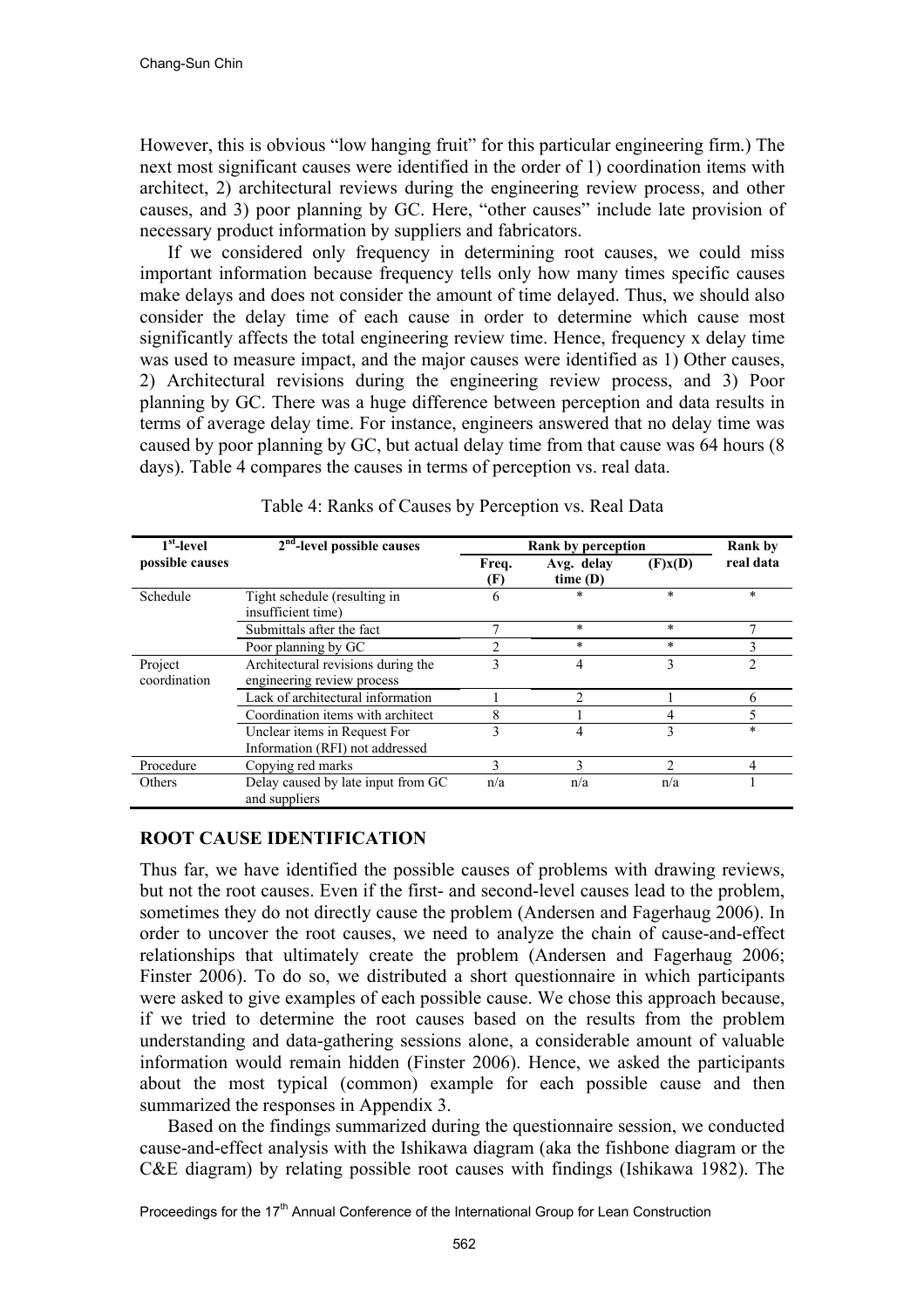fishbone diagram shown in Figure 3 represents the cause-and-effect relationships that ultimately create the problem for each possible cause.



Figure 3: Cause-and-Effect Relationships and Three Focal Areas Based on Impact by Perception and Real Data

Another tool for identifying the root causes is the "5 whys" method. Ohno (1988) described this method as asking why *"five times whenever we find a problem. . . By repeating why five times, the nature of the problem as well as its solution becomes clear."* By repeatedly asking "why?" we can get past the symptoms and find the root cause of a problem. (In practice, the question may need to be asked fewer or more than five times.) Despite its powerful function, the 5 whys method has been frequently criticized, including by Teruyuki Minoura, former managing director of global purchasing for Toyota (Toyota Motor Corporation 2003). Minoura stated that the 5 whys method can result in investigators' stopping at symptoms, rather than going on to higher-level root causes; the five whys are dependent on the investigator's current knowledge since one cannot find causes of which they are not already aware or if one doesn't ask the right "why" questions or if results aren't repeatable. Different people using the five whys will come up with different causes for the same problem. Minoura also emphasized the importance of direct observation from the actual place where the problem occurs, rather than relying solely on deduction. To respond to Minoura's concerns and suggestions, we used a combination of fact-based and perception-based cause-and-effect analyses. We made this choice because the use of factual data alone can lead to the loss of chances to observe causes that may have great impact but that might not be observed during a 7-month actual data-gathering period. Perceptual data can help investigators identify such causes because people remember the significance of the impacts. Thus, the study used a combination of factual and perceptual data analysis and shows some discrepancy between perceptual and real data in the study.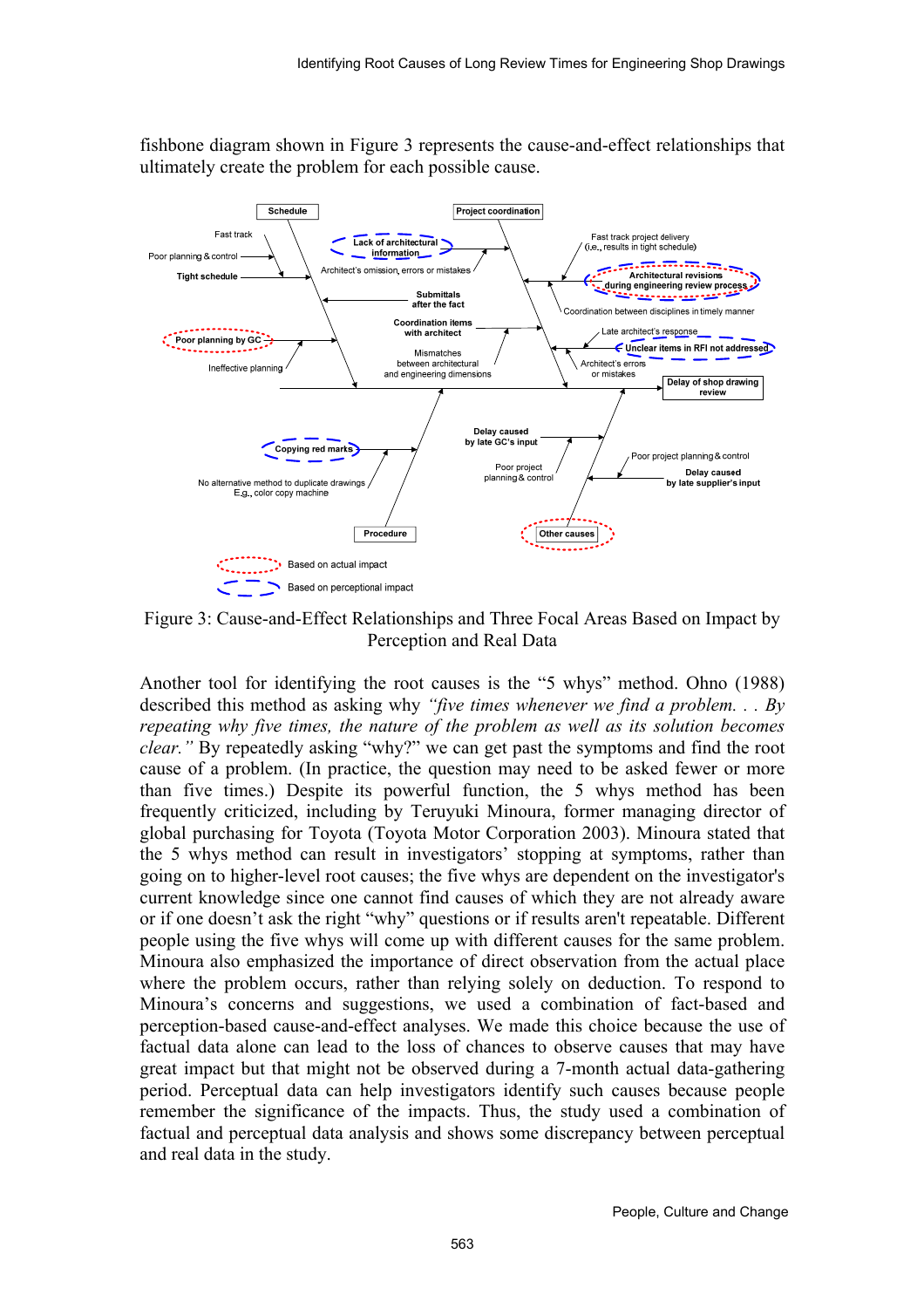# **OTHER CAUSES**

"Other causes" include late follow-up or input by the GC or suppliers. This specific cause occurred three times over 7 months, but the resulting average delay time was 96 hours. Hence, the impact of this cause makes up 288 hours of delay in review times over a period of about 7 months (23% of the total available hours during the datagathering period for which data was gathered, i.e.,  $288/1,256^2$  hours). This is a significant waste of time because the engineer does nothing on shop drawings that lack required information. This category was not discovered during the perceptional data collection session.

## **ARCHITECTURAL REVISIONS DURING THE ENGINEERING REVIEW PROCESS**

Engineers had ranked architectural revisions during the engineering review process as second among the first-level causes for long review times. However, real data collected shows that this is the second most significant cause as a whole. Like "other causes," it occurred three times during the data-collection period, but its average delay time was marginally than that of "other causes." The total estimated delay time was 276 hours during the data-collection period (i.e., 22% of total available hours during the data-gathering period).

# **LACK OF ARCHITECTURAL INFORMATION**

Lack of architectural information was ranked as the most significant cause from engineers' perception, but real data collected showed that it is the  $6<sup>th</sup>$  more important cause. Lack of architectural information occurred just once during data gathering period, causing a delay of 6 hours. When this problem happens, engineers usually call the architect by telephone and clarify missing information immediately. However, we will include this possible cause as a top priority because of the possibility that it may have a large impact on review time by chance.

# **POOR PLANNING BY GC**

Poor planning by the GC was ranked first among the possible causes during the perceptional data gathering session but was identified as the third most significant cause of time delay from the data gathered. It occurred twice during the datagathering period, with an average delay time of 64 hours, or 128 hours' delay over the 7-months data-gathering period (i.e., 10% of total available hours during the datagathering period).

## **UNCLEAR ITEMS IN REQUEST FOR INFORMATION (RFI) NOT ADDRESSED**

Engineers' perception ranked "Unclear items in Request For Information (RFI) not addressed" as one of the top three causes for delay in shop drawing reviews, but the real data showed no evidence of any delay caused by unclear items in Request For Information (RFI) not addressed during the data-gathering period. However, we will include this possible cause as a top priority for the same reason as we did "lack of architectural information case."

l <sup>2</sup> From February 27, 2008, to October 2  $(3+21+22+22+21+23+21+22+2=157 \text{ days}, 1,256 \text{ hours} (157 \text{ days}))$ days x 8 hours/day))

Proceedings for the 17<sup>th</sup> Annual Conference of the International Group for Lean Construction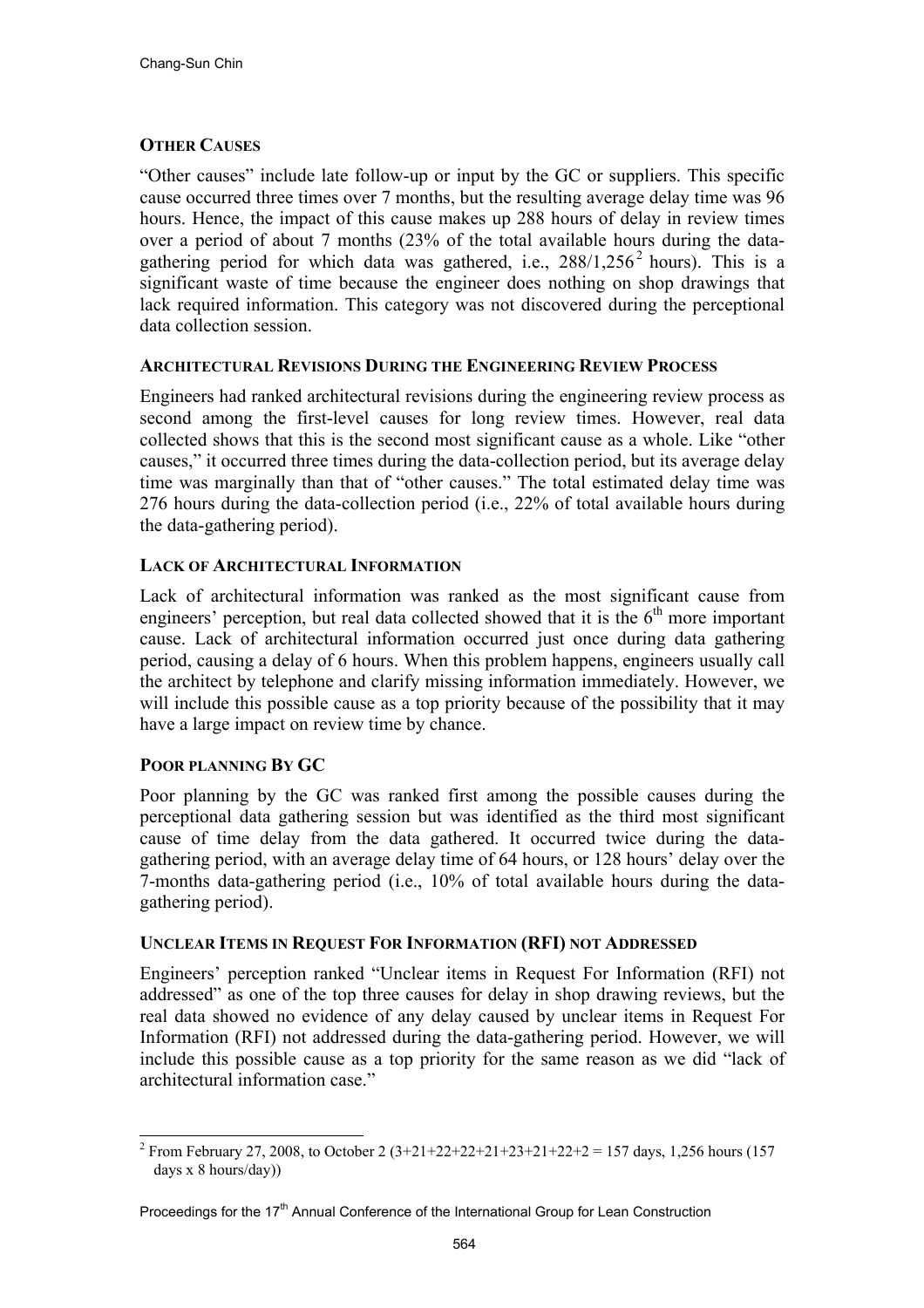# **POSSIBLE SOLUTIONS TO ELIMINATE THE ROOT CAUSES OF LONG ENGINEERING REVIEW TIME**

Identification of root causes is not at its end until the root cause has been eliminated by finding a solution to the problem (Andersen and Fagerhaug 2006). However, finding a solution requires creative thinking and approach. We conducted another session of brainstorming and asked participants about possible solutions to the root causes and to relate them to available technologies and concepts.

"Other causes" result primarily from suppliers' late or absent responses to engineers regarding the information for specific items. Hence, an improvement effort should be directed to increase the promptness and quality of information transmitted between engineering firms and suppliers. A possible approach would be to establish an integrated information system such as Electronic Data Interchange (EDI), which provides a set of standards for structuring information that is to be electronically exchanged between and within businesses, organizations, entities and other groups. More advanced technology would also include Building Information Modeling (BIM), which makes it possible for project team members to generate and exchange information at all stages of project delivery (Autodesk 2009). A reduction in such suppliers' late or absent responses to engineers regarding the information for specific items can be achieved by using the Last Planner<sup>TM</sup> system, whose focus is to make work ready so that, as tasks are coming up to be performed, all constraints to performing the task are resolved prior to the start of the task, e.g., availability of competent staff, materials, tools, specifications, authorizations (Ballard 2000).

"Architectural revisions during the engineering review process" is due primarily to the lack of coincidental information shared among project team members. Like the case of "other causes," this cause can be eliminated by adopting EDI or BIM, which will allow all the trades, parties, and stakeholders in a project to share information in real time.

"Lack of architectural information" is the result of omissions, errors and mistakes made by the architect. A reduction in such omissions, errors and mistakes can be achieved by using the Last Planner<sup>TM</sup> system or by establishing EDI or BIM.

"Poor planning by GC" may result from the minimum review time's being determined based on the GC's past experiences (Chin and Russell 2008). The agreedupon minimum review time is typically unrealistically short, often rendering the reviewer incapable of meeting the contractor's expectation. Hence, one solution would be use the Last Planner<sup>TM</sup> as a better planning and controlling function.

"Unclear items in Request For Information (RFI) not addressed" can also be addressed by using the Last Planner system or BIM in order to clarify muddy or add missing items in shop drawings before they are submitted to the A/E firm.

# **DISCUSSION – "HOW LONG IS NECESSARY?"**

Even after identifying and eliminating the root causes for long engineering review times, a critical question would remain: "How long is necessary?" In order to answer this question, we should relate the question to "What do customers want?" (the voice of the customer), and then compare what customers want to process capabilities (the voice of process). This approach will eventually lead to a determination of whether the process is capable of meeting customers' requirements. An essential part of this approach is knowing how customer demand determines the business process capability since misunderstanding either customer expectations or process capabilities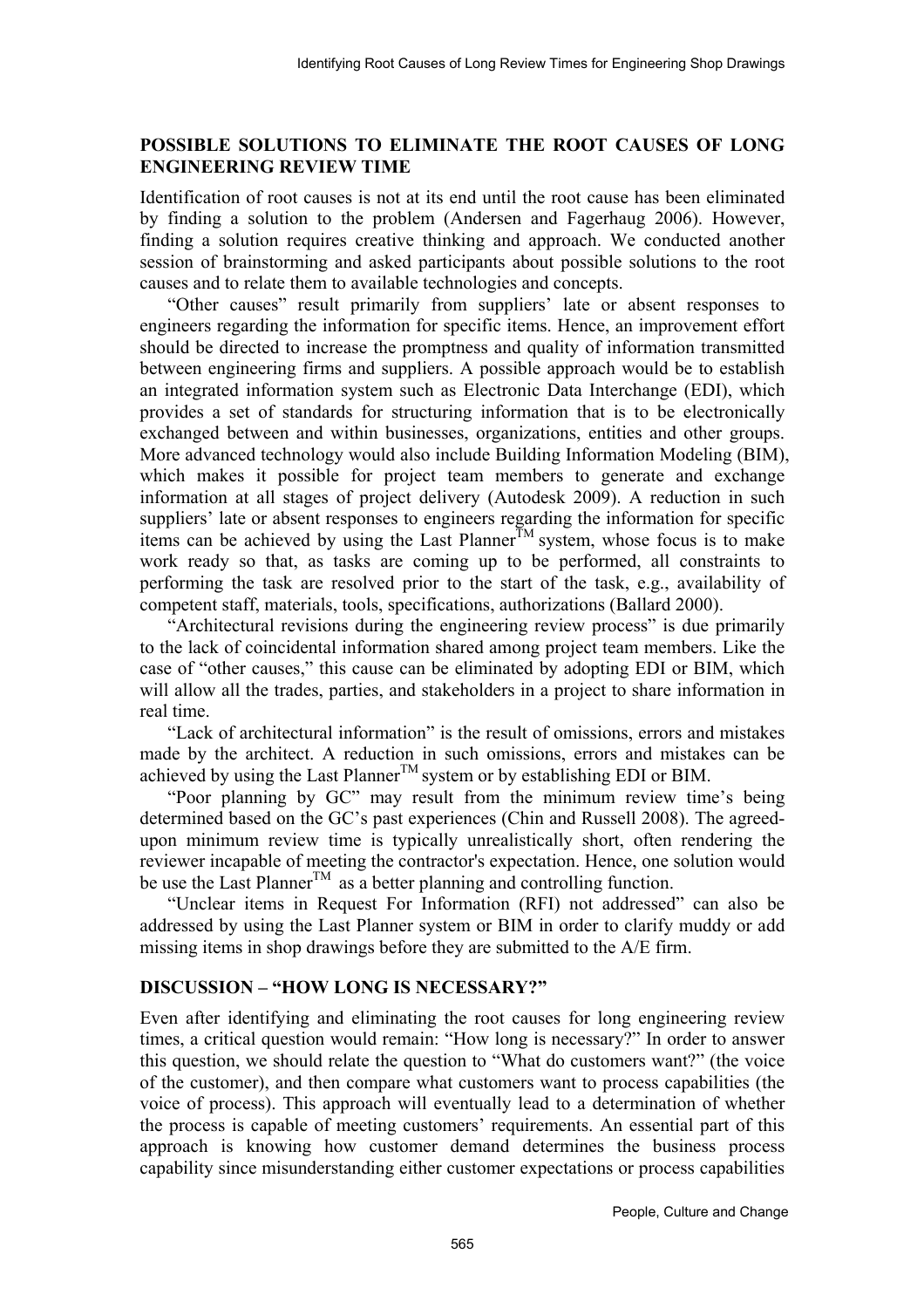will lead to a wide range of variation (Muir 2006). However, it is obvious that, if the process is not capable of meeting customers' expectations, the process must be improved.

 As we observed, the customer's expectations for the process is 7 days, but the average actual engineering review time of about 7 days does not include the time required for the  $1<sup>st</sup>$  and  $2<sup>nd</sup>$  architectural review. Thus, the current review system is not capable of meeting customer expectations. However, customer satisfaction involves not only the average delivery time, but also the difference between the actual and the expected time for the customer to receive products or services (Muir 2006). That is, even if average delivery times were constant, customers are not satisfied with products or services provided if the delivery times are not predictable because they vary widely, as observed in the case. Therefore, it is not so much the average review time that must meet customer expectations as it is that the variation must be low.

We can think of two different strategies by which to increase the service level: 1) increase the customer's expected response time or 2) reduce the average process time and its variation. However, merely changing the customer's expectation to a longer response time would not be a substantial solution, because the system has a natural tendency to generate a wide range of variation. Hence, reducing the average process time and variation is the only viable solution for increasing service levels. In order to visualize what may cause the wide range of variation, we constructed a run chart to find evidence of special causes of variation prior to determining the range of process outputs (Figure 4). Special causes arise from outside the system and cause recognizable patterns, shifts, or trends in the data (Minitab Inc. 2004). As Figure 4 shows, the actual number of runs is not greatly different from the expected number of runs, and the p-values for clustering, mixture, trends, and oscillation are greater than the  $\alpha$ -level of 0.05 (Minitab Inc. 2004). Therefore, we can conclude that the data does not indicate any temporal patterns, that is, no evidence of special causes of variation.



Figure 4: Run Chart of Engineering Review Time (Days)

Assuming, then, that no special causes are responsible for the variations in the process, we constructed an I-Chart to determine the "voice of the process"—the natural range of process outputs (Figure 5). The lower boundary (LB) of "0" was set because we are studying the review time, and no times less than zero are possible. The I-Chart indicates that the process is operating in the range of 0 to 29.24 days, with an average of 6.98 days. Therefore, the voice of customer (customer's expected response time) should be 29.24 days in order for the process to be fully capable of meeting customer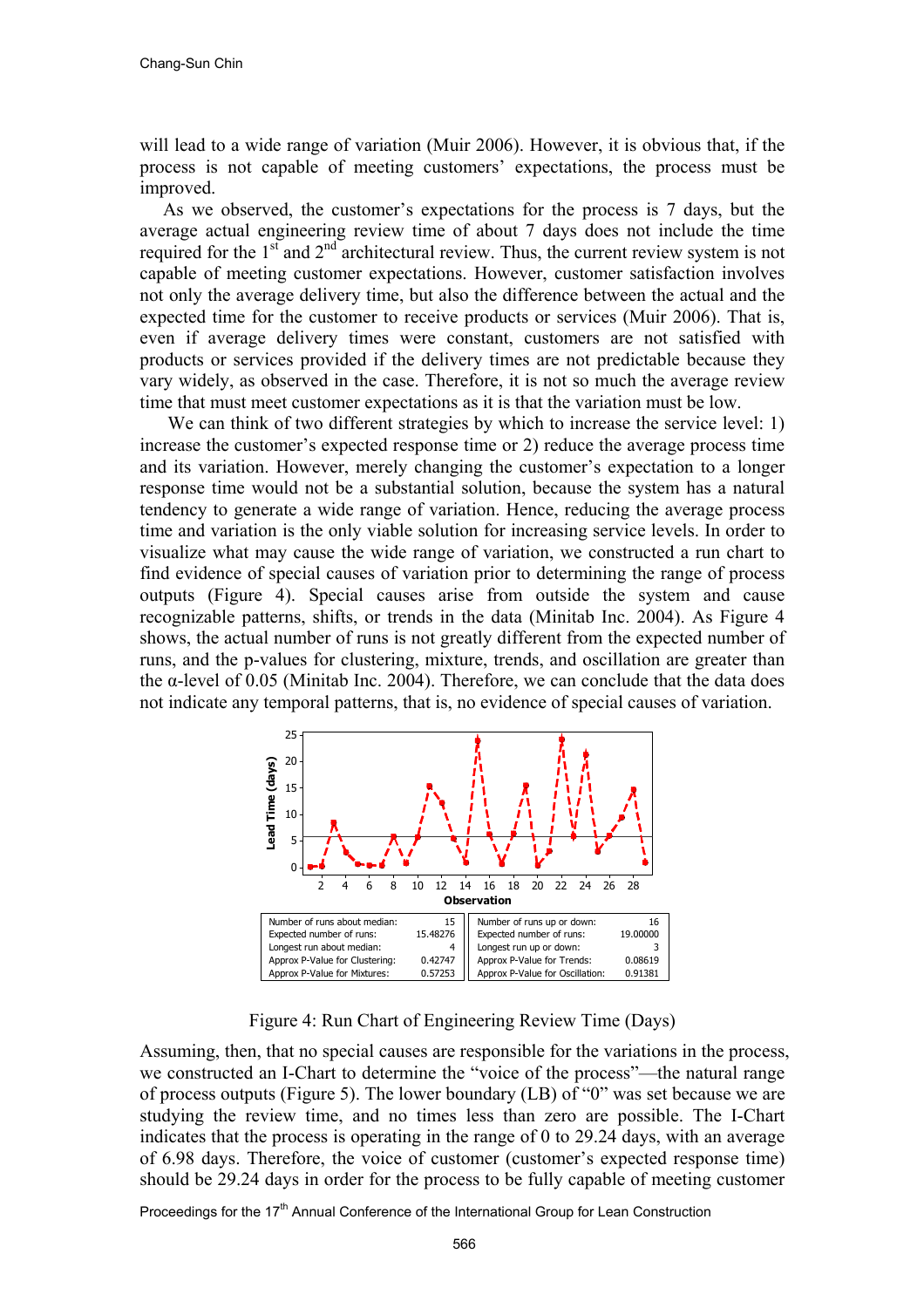requirements. Inclusion of  $1<sup>st</sup>$ -and  $2<sup>nd</sup>$ -architectural review times will increase this range.



Figure 5: I-Char of Engineering Review Time (Days)

## **CONCLUSION**

Despite some discrepancy found between perceptional and real data gathering sessions, information-related causes (i.e., late, missing, insufficient, and unclear information at the point when the reviewer starts reviewing) are the root causes that significantly affect engineers' shop drawings review time. Identifying root causes is not a simple task because process steps and flows are usually interwoven, but the study shows the usefulness and effectiveness of a systematic problem-solving technique in discovering the underlying root causes of long engineering review times. In addition, the study suggests possible solutions, particularly the use of EDI, BIM, and Last Planner<sup>TM</sup>. Further research should include performance evaluations like before-and-after analysis to verify that the findings are valid and the suggested solutions effective.

## **REFERENCES**

- Andersen, B., and Fagerhaug, T. (2006). *Root Cause Analysis: Simplified Tools and Techniques*, American Society for Quality (ASQ) Quality Press, Milwaukee, Wisconsin.
- Autodesk, I. (2009). "The Power of BIM." Available at http://usa.autodesk.com/company/building-information-modeling, visited on Mar 19, 2009.
- Ballard, G. (2000). "The Last Planner System of Production Control," Ph.D. Dissertation, Dept. of Civil Eng., U. of Birmingham, U.K.
- Chin, C.-S., and Russell, J. S. (2008). "Predicting the Expected Service Level and the Realistic Lead Time of RFI Process using Binary Logistic Regression." *In: Dainty, A (Ed) Procs 24th Annual ARCOM Conference, 1-3 September 2008, Cardiff, UK, Association of Researchers in Construction Management*, 739- 748.
- Finster, M. P. (2006). "Quality and Productivity Improvement of Complex Systems." Course material of Business OTM 770 class, University of Wisconsin, Madison.
- Hill, A. V. (2007). *The Encyclopedia of Operations Management*, Clamshell Beach Press, Minneapolis.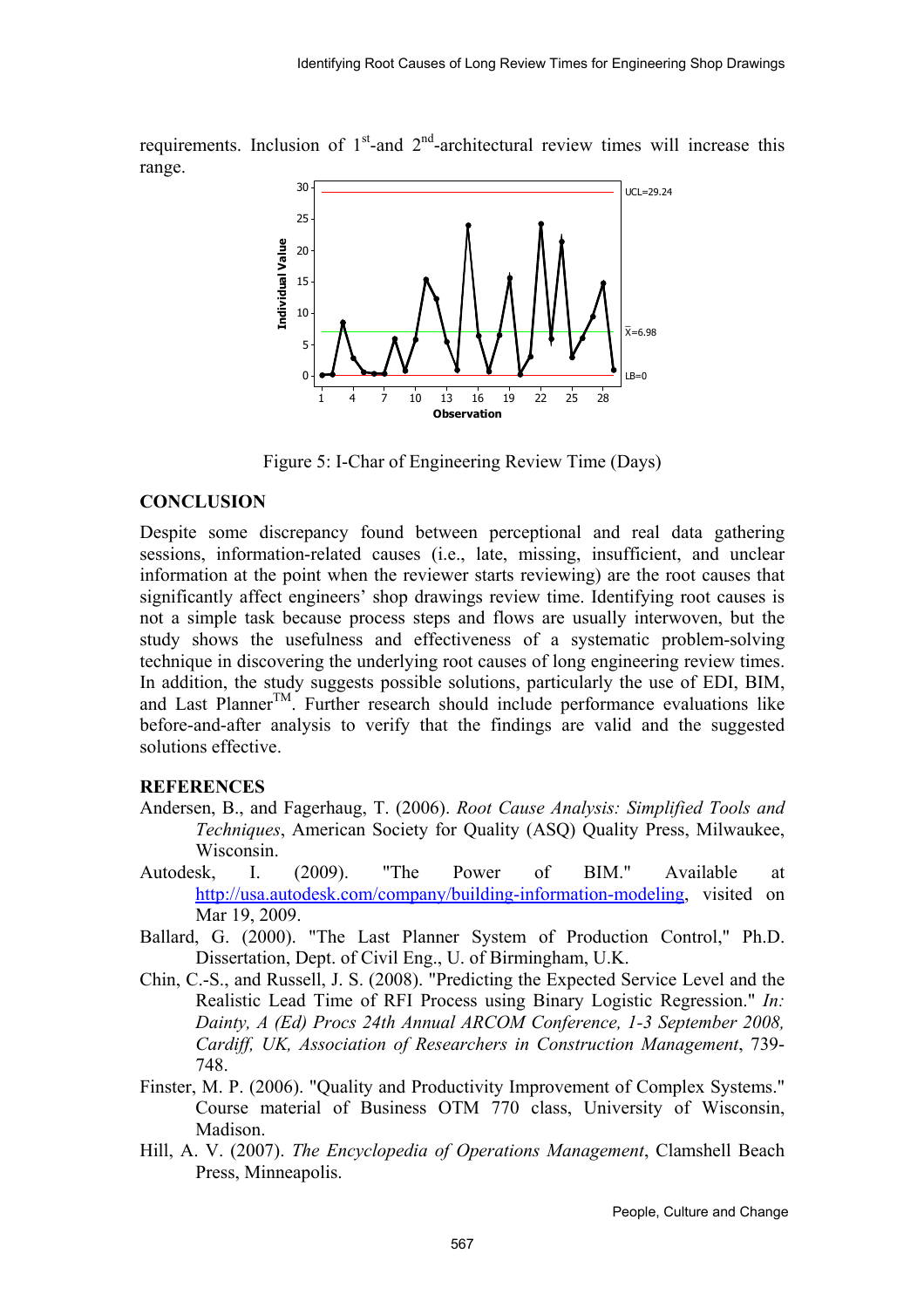- Hopp, W. J., and Spearman, M. L. (2000). *Factory Physics: Foundations of Manufacturing Management*, Irwin/McGraw-Hill, Boston, MA.
- Ishikawa, K. (1982). *Guide to Quality Control*, Asian Productivity Organization.

Minitab Inc. (2004). "Minitab® Help." Mini-tab Inc, State College, PA.

- Muir, A. (2006). *Lean Production Six Sigma Statistics-Calculating Process Efficiency in Transactional Projects*, McGraw-Hill, New York, NY.
- Ohno, T. (1988). *Toyota Production System: Beyond Large-scale Production*, Productivity Press, Portland, OR.
- Toyota Motor Corporation. (2003). "The Toyota Production System The "Thinking" Production System: TPS as a winning strategy for developing people in the global manufacturing environment." *Available at http://www.toyotageorgetown.com/tps.asp, accessed on 05/18/09*.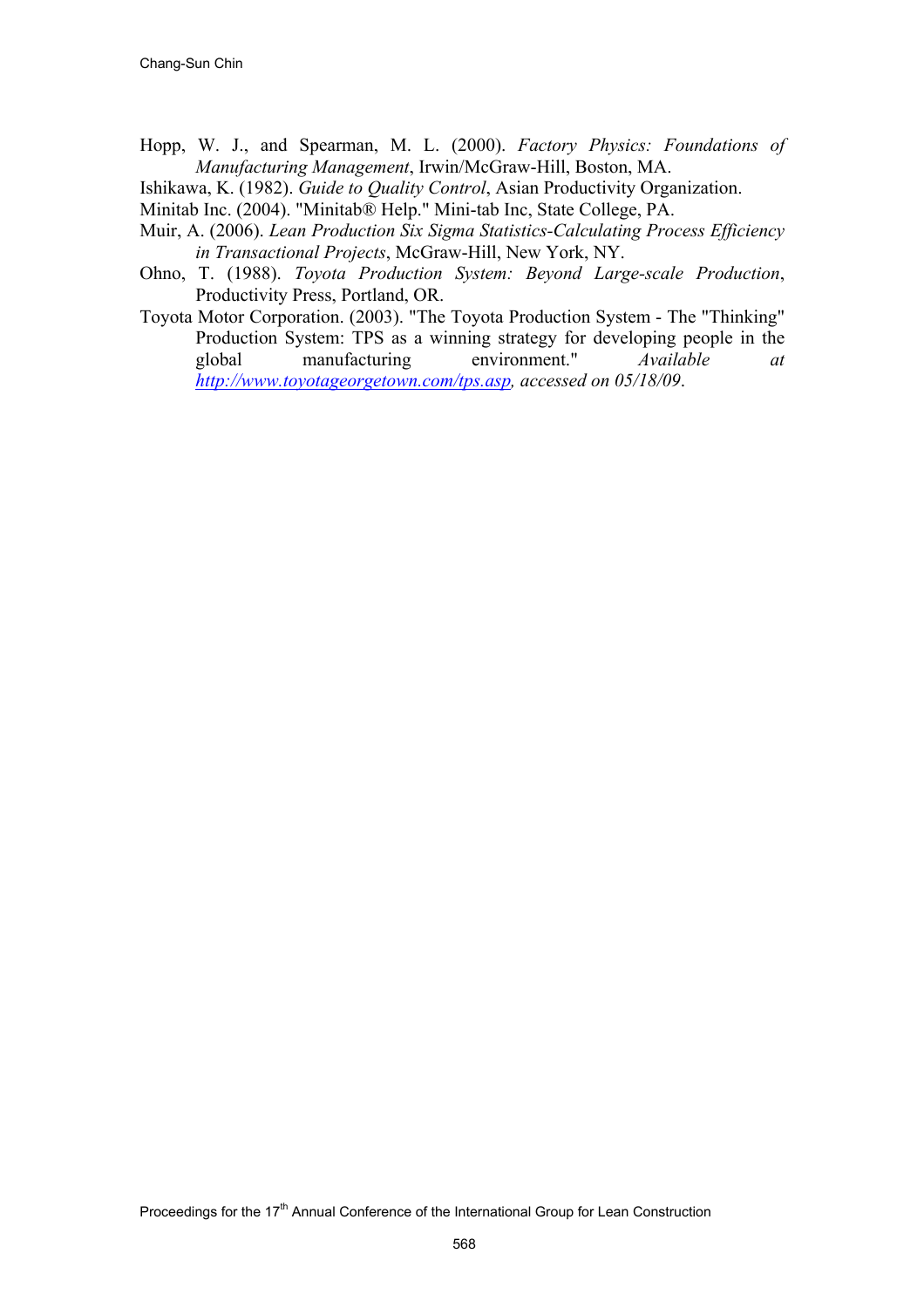| 1 <sup>st</sup> level possible causes | $2nd$ level possible causes                                         |                   | Frequency (% of shop drawings) |                   |             | Time delay        |                   |                   |             | Impact $(F)x(D)$                        |
|---------------------------------------|---------------------------------------------------------------------|-------------------|--------------------------------|-------------------|-------------|-------------------|-------------------|-------------------|-------------|-----------------------------------------|
|                                       |                                                                     | <b>Engineer 1</b> | <b>Engineer 2</b>              | <b>Engineer 3</b> | Avg.<br>(F) | <b>Engineer 1</b> | <b>Engineer 2</b> | <b>Engineer 3</b> | Avg.<br>(D) | in 10 shop<br>drawings review<br>(days) |
| Schedule                              | Tight schedule (resulting)<br>in insufficient time)                 | 15%               | 50%                            | 50%               | 50%         | None              | None              | None              | None        | $\theta$                                |
|                                       | Submittals after the fact                                           | 75%               | Various                        | 10%               | 43%         | None              | None              | None              | None        | $\theta$                                |
|                                       | Poor planning by GC                                                 | 10%               | 75%                            | 75%               | 75%         | None              | None              | None              | None        | $\left( \right)$                        |
| Project coordination                  | Architectural revisions<br>during the engineering<br>review process | 10%               | $80\%$                         | 60%               | 70%         | l day             | Various           | $1-2$ days        | $1.5$ days  | 10.5                                    |
|                                       | Lack of architectural<br>information                                | 80%               | 75%                            | 20%               | 78%         | $1-2$ days        | Various           | $2-3$ days        | $2.5$ days  | 19.5                                    |
|                                       | Coordination items with<br>architect                                | 25%               | n/a                            | 15%               | 20%         | $0.5$ day         | Various           | 4-5 days          | $2.75$ days | 5.5                                     |
|                                       | Unclear items in Request<br>For Information (RFI) not<br>addressed  | 60%               | Seldom                         | 80%               | 70%         | $1-2$ days        | Various           | l day             | $1.5$ days  | 10.5                                    |
| Procedure                             | Copying red marks                                                   | 50%               | n/a                            | 90%               | 70%         | 1-2 days          | Various           | 1-2 days          | 2 days      | 14                                      |

## **APPENDIX 1: IMPACT ANALYSIS BASED ON PERCEPTIONAL FREQUENCY AND TIME DELAY**

• For a conservative estimate in terms of risk, the average of frequency and time delay were computed by calculating the average of the two most frequent and longestdelay figures.

• Frequency was converted into the number of shops given 10 shop drawings to be processed (e.g., 70% was converted into 7 shop drawings). Then, the impact was calculated by multiplying the frequency (number of shop drawings) by estimated time delay.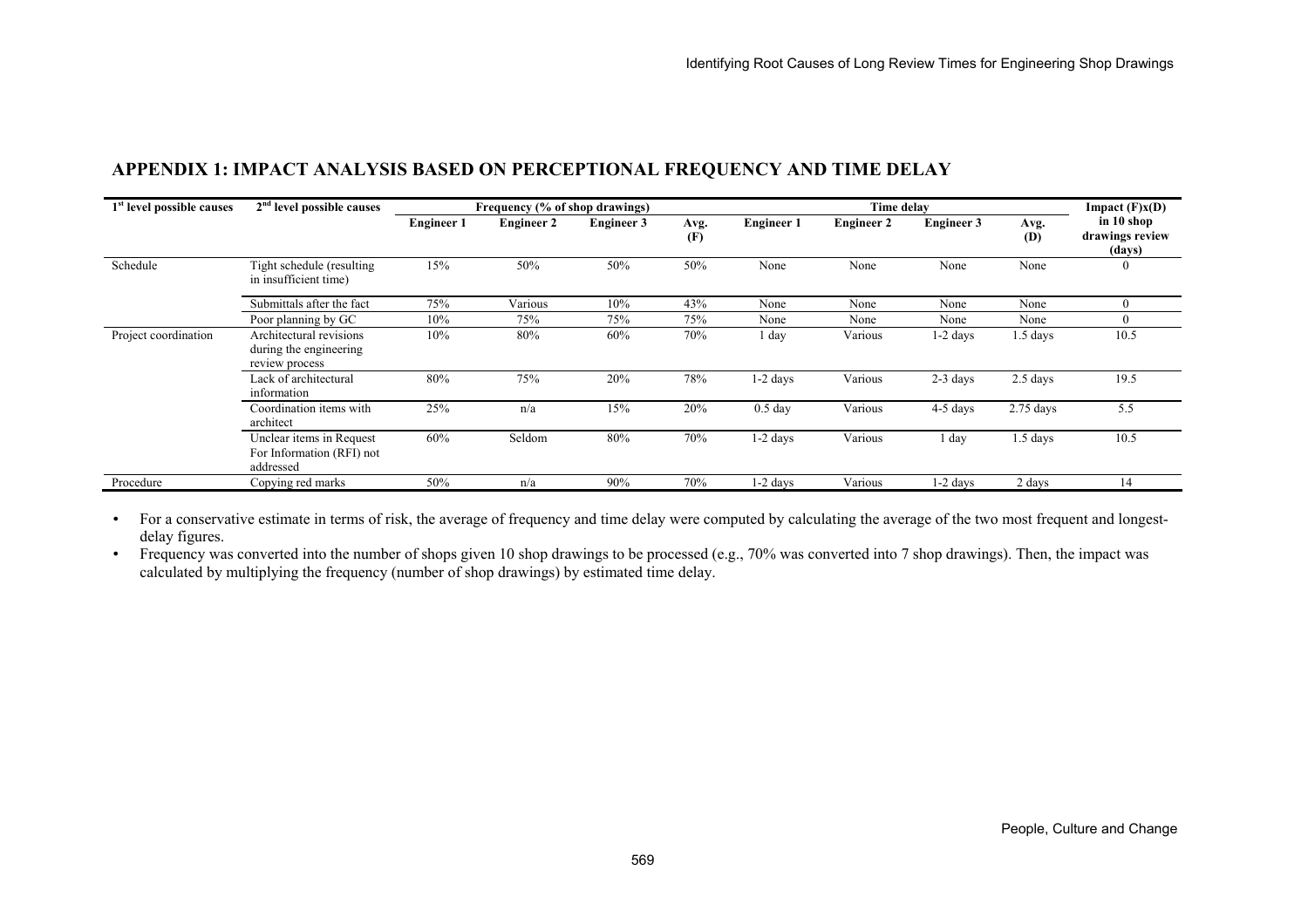## **APPENDIX 2: REAL DATA COLLECTED AND CHECKSHEET DESIGNED**

| No | Type of shops     | Description (e.g. F-1 foundation footing rebar shop etc)       | Stamp-in time (e.g. | Actual receiving time in Actual starting time |                                                                   | Actual finishing time | Stamp-out time (e.g. | Total Lead Time |       | Time delayed (hr) due   2nd level cause code |                  |
|----|-------------------|----------------------------------------------------------------|---------------------|-----------------------------------------------|-------------------------------------------------------------------|-----------------------|----------------------|-----------------|-------|----------------------------------------------|------------------|
|    | (e.g. Rebar, str. |                                                                | Feb 02, 02:00pm)    |                                               | your hand (e.g. Feb (e.g. Feb 03, 10:00am) (e.g. Feb 04, 03:15pm) |                       | Feb 04, 05:00pm)     |                 |       | to 2nd level causes                          | (e.g. SCH-01)    |
|    | Steel, Wood Truss |                                                                |                     | 03, 10:00am)                                  |                                                                   |                       |                      |                 |       |                                              |                  |
|    |                   |                                                                |                     |                                               |                                                                   |                       |                      | Hr              | Day   |                                              |                  |
|    | 1 Rebar           | Fdn footing, wall & pier rebar shops                           | 2/27/08 1:20 PM     | 2/27/08 1:25 PM                               | 2/27/08 2:00 PM                                                   | 2/27/08 2:30 PM       | 2/27/08 2:35 PM      | 1.25            | 0.16  |                                              |                  |
|    | 2 Steel           | Steel posts at 4th floor                                       | 2/27/08 2:00 PM     | 2/27/08 2:10 PM                               | 2/27/08 3:00 PM                                                   | 2/27/08 3:50 PM       | 2/27/08 4:00 PM      | 2.00            | 0.25  | 64.00                                        | <b>SCH-03</b>    |
|    | 3 Wood            | Wood roof trusses                                              | 3/4/08 1:00 PM      | 3/4/08 1:15 PM                                | 3/6/08 4:45 PM                                                    | 3/6/08 6:00 PM        | 3/7/08 9:00 AM       | 68.00           | 8.50  | 0.50                                         | <b>CP</b>        |
|    | 4 Concrete        | Mix designs                                                    | 3/8/08 10:00 AM     | 3/8/08 10:30 AM                               | 3/8/08 4:00 PM                                                    | 3/8/08 4:55 PM        | 3/9/08 9:00 AM       | 23.00           | 2.88  |                                              |                  |
|    | 5 Wood            | TJI landing & LVL stair beams                                  | 3/12/08 11:00 AM    | 3/12/08 11:15 AM                              | 3/12/08 1:00 PM                                                   | 3/12/08 3:45 PM       | 3/12/08 4:15 PM      | 5.25            | 0.66  | 0.50                                         | CP               |
|    | 6 Steel           | Steel stair post                                               | 3/18/08 11:00 AM    | 3/18/08 12:00 PM                              | 3/18/08 1:00 PM                                                   | 3/18/08 1:45 PM       | 3/18/08 1:50 PM      | 2.83            | 0.35  | 208.00                                       | PC-01, Others    |
|    | <b>7</b> Steel    | Steel grating for area wall                                    | 3/18/08 11:00 AM    | 3/18/08 12:00 PM                              | 3/18/08 1:55 PM                                                   | 3/18/08 2:10 PM       | 3/18/08 2:15 PM      | 3.25            | 0.41  | 336.00                                       | PC-01, Others    |
|    | 8 Wood            | Wood roof trusses & west wing of GWL                           | 4/1/08 1:50 PM      | 4/1/08 1:50 PM                                | 4/2/08 8:00 AM                                                    | 4/3/08 11:00 AM       | 4/3/08 1:00 PM       | 47.17           | 5.90  | 1.00                                         | CP               |
|    | 9 Steel           | Lightage parapet shops                                         | 4/2/08 9:00 AM      | 4/2/08 9:00 AM                                | 4/2/08 3:00 PM                                                    | 4/2/08 3:15 PM        | 4/2/08 3:20 PM       | 6.33            | 0.79  |                                              |                  |
|    | 10 Lightage steel | Lightage sud wall shops                                        | 4/7/08 10:30 AM     | 4/7/08 10:30 AM                               | 4/7/08 2:30 PM                                                    | 4/9/08 8:30 AM        | 4/9/08 8:45 AM       | 46.25           | 5.78  |                                              |                  |
|    | 11 Wood           | Wood roof truss shops                                          | 4/11/08 12:00 PM    | 4/11/08 12:15 PM                              | 4/15/08 9:30 AM                                                   | 4/16/08 2:00 PM       | 4/16/08 3:30 PM      | 123.50          | 15.44 | $\overline{\phantom{a}}$                     |                  |
|    | 12 Lightage       | Roof truss shops                                               | 4/17/08 10:45 AM    | 4/17/08 11:00 AM                              | 4/18/08 12:30 PM                                                  | 4/21/08 10:30 AM      | 4/21/08 1:00 PM      | 98.25           | 12.28 | $\overline{\phantom{a}}$                     |                  |
|    | 13 Steel          | Partition wall support beams and columns                       | 4/30/08 2:30 PM     | 4/30/08 2:30 PM                               | 5/1/08 8:30 AM                                                    | 5/2/08 10:00 AM       | 5/2/08 10:15 AM      | 43.75           | 5.47  | $\sim$                                       | SCH-03           |
|    | 14 Steel          | Entry canopy framing (HSS channel & angle members)             | 5/9/08 9:00 AM      | 5/9/08 9:10 AM                                | 5/9/08 9:30 AM                                                    | 5/9/08 4:30 PM        | 5/9/08 4:50 PM       | 7.83            | 0.98  | 2.00                                         | PC-03            |
|    | 15 Lightage       | Lightage stud wall (1-FL load bearing & 3-FL non-load bearing) | 5/5/08 2:00 PM      | 5/5/08 2:00 PM                                | 5/7/08 10:00 AM                                                   | 5/13/08 1:15 PM       | 5/13/08 2:00 PM      | 192.00          | 24.00 | 12.00                                        | PC-02, PC-03     |
|    | 16 Rebar          | Fdn wall rebar                                                 | 5/10/08 8:00 AM     | 5/10/08 8:30 AM                               | 5/11/08 8:00 AM                                                   | 5/12/08 9:30 AM       | 5/12/08 11:00 AM     | 51.00           | 6.38  | 0.50                                         | CP. SCH-02       |
|    | 17 Rebar          | Fdn wall rebar                                                 | 5/13/08 9:30 AM     | 5/13/08 10:15 AM                              | 5/13/08 11:00 AM                                                  | 5/13/08 1:30 PM       | 5/13/08 3:00 PM      | 5.50            | 0.69  | 1.00                                         | CP               |
|    | 18 Rebar          | Fdn rebar (frost wall & footing)                               | 7/30/08 10:00 AM    | 7/30/08 10:30 AM                              | 7/31/08 8:00 AM                                                   | 8/1/08 12:30 PM       | 8/1/08 2:00 PM       | 52.00           | 6.50  | 0.50                                         | CP               |
|    | 19 Rebar          | Fdn rebar (frost wall & footing)                               | 7/31/08 10:15 AM    | 7/31/08 10:30 AM                              | 8/4/08 11:00 AM                                                   | 8/5/08 1:00 PM        | 8/5/08 3:00 PM       | 124.75          | 15.59 | 2.00                                         | CP               |
|    | 20 Concrete       | Concrete mix designs                                           | 8/1/08 1:00 PM      | 8/1/08 1:15 PM                                | 8/1/08 2:00 PM                                                    | 8/1/08 3:00 PM        | 8/1/08 3:30 PM       | 2.50            | 0.31  | $\sim$                                       |                  |
|    | 21 Steel          | Anchor bolt                                                    | 8/5/08 9:00 AM      | 8/5/08 9:15 AM                                | 8/5/08 4:00 PM                                                    | 8/6/08 9:00 AM        | 8/6/08 10:00 AM      | 25.00           | 3.12  | 2.00                                         | CP, PC-03        |
|    | 22 Steel          | Structural steel (WF beam, column & misc.)                     | 8/6/08 2:00 PM      | 8/6/08 2:30 PM                                | 8/7/08 8:00 AM                                                    | 8/14/08 8:30 AM       | 8/14/08 4:00 PM      | 194.00          | 24.25 | 32.00                                        | CP, Others       |
|    | 23 Steel          | Structural steel (WF beam, column & misc.)                     | 8/19/08 9:15 AM     | 8/19/08 9:45 AM                               | 8/19/08 11:00 AM                                                  | 8/20/08 3:30 PM       | 8/21/08 9:00 AM      | 47.75           | 5.97  | 3.00                                         | CP               |
|    | 24 Precast        | PC plank, beams & columns                                      | 8/20/08 10:30 AM    | 8/20/08 11:00 AM                              | 8/23/08 9:00 AM                                                   | 8/27/08 10:00 AM      | 8/27/08 2:00 PM      | 171.50          | 21.44 | 8.00                                         | PC-01, PC-03, CP |
|    | 25 Wood           | Wall panel (1st floor)                                         | 8/29/08 10:00 AM    | 8/29/08 10:30 AM                              | 8/29/08 1:00 PM                                                   | 8/30/08 8:45 AM       | 8/30/08 10:00 AM     | 24.00           | 3.00  |                                              |                  |
|    | 26 Wood           | I-Joist                                                        | 8/29/08 9:30 AM     | 8/29/08 9:40 AM                               | 8/30/08 11:00 AM                                                  | 8/31/08 9:30 AM       | 8/31/08 10:00 AM     | 48.50           | 6.06  |                                              |                  |
|    | 27 Wood           | Wall panel (2nd & 3rd floors)                                  | 9/9/08 9:15 AM      | 9/9/08 9:30 AM                                | 9/11/08 1:30 PM                                                   | 9/12/08 9:45 AM       | 9/12/08 1:00 PM      | 75.75           | 9.47  |                                              |                  |
|    | 28 Wood           | Wall panel (4th floor) & Roof truss                            | 9/15/08 12:45 PM    | 9/15/08 1:00 PM                               | 9/18/08 8:15 AM                                                   | 9/20/08 9:30 AM       | 9/20/08 10:45 AM     | 118.00          | 14.75 |                                              |                  |
|    | 29 Wood           | Floor truss shops (2nd - 4th FL) & roof truss shops            | 10/2/08 8:45 AM     | 10/2/08 8:45 AM                               | 10/2/08 9:30 AM                                                   | 10/2/08 4:00 PM       | 10/2/08 4:30 PM      | 7.75            | 0.97  | $\overline{\phantom{a}}$                     |                  |
|    |                   | Max                                                            |                     |                                               |                                                                   |                       |                      | 194.00          | 24.25 |                                              |                  |
|    |                   | Average                                                        |                     |                                               |                                                                   |                       |                      | 55.82           | 6.98  |                                              |                  |
|    |                   | Min                                                            |                     |                                               |                                                                   |                       |                      | 1.25            | 0.16  |                                              |                  |
|    |                   | StdDev                                                         |                     |                                               |                                                                   |                       |                      | 58.71           | 7.34  |                                              |                  |

| 1st-level possible causes | $2nd$ -level possible causes                                  | Code     |
|---------------------------|---------------------------------------------------------------|----------|
| Schedule                  | Tight schedule (resulting in insufficient time)               | SCH-01   |
|                           | Submittals after the fact                                     | SCH-02   |
|                           | Poor planning by GC                                           | $SCH-03$ |
| Project coordination      | Architectural revisions during the engineering review process | $PC-01$  |
|                           | Lack of architectural information                             | $PC-02$  |
|                           | Coordination items with architect                             | $PC-03$  |
|                           | Unclear items in Request For Information (RFI) not addressed  | $PC-04$  |
| Procedure                 | Copying red marks                                             | CP       |
| Others                    | Delay caused by late input from GC and suppliers              | Others   |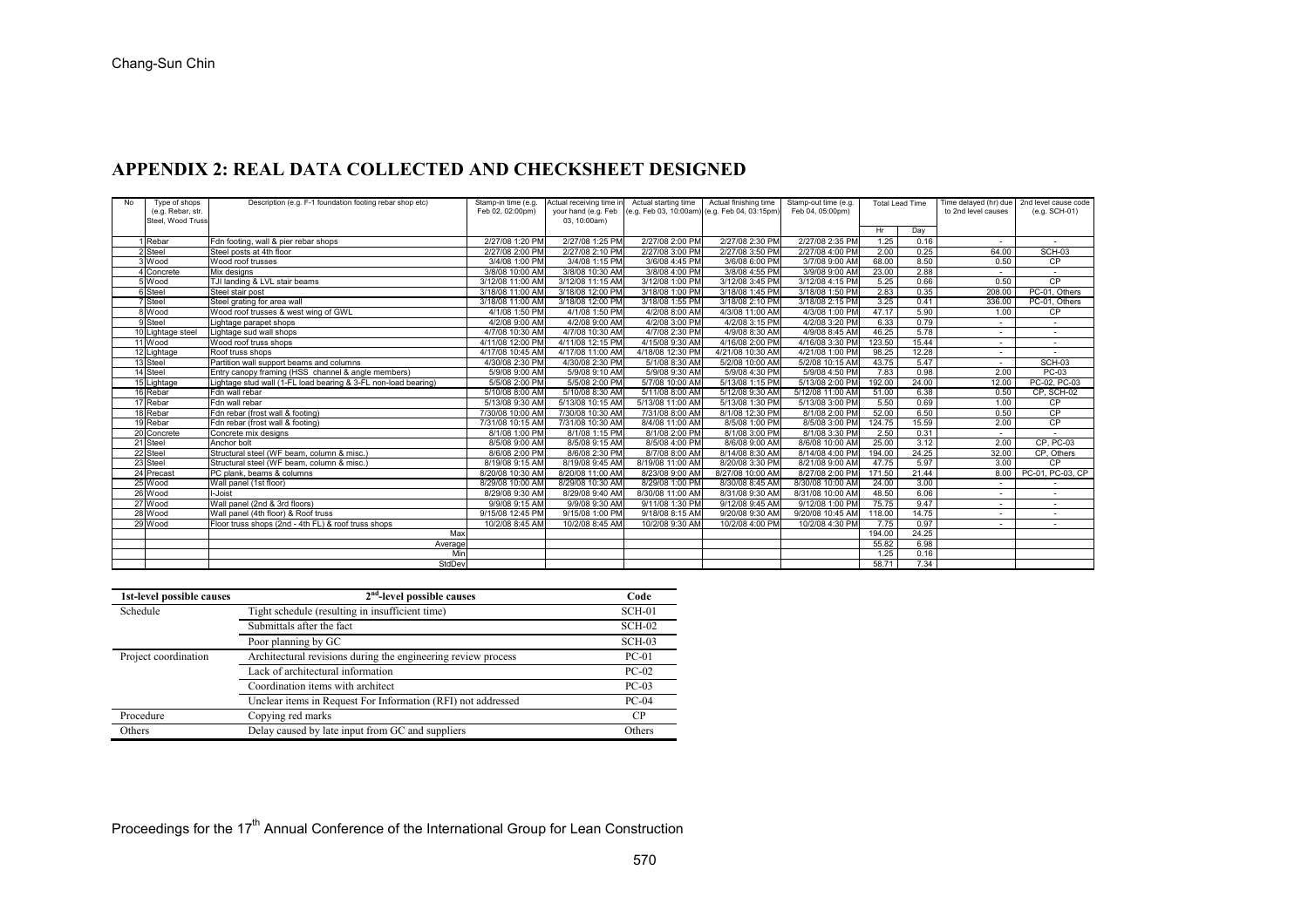| 1 <sup>st</sup> -level possible | 2 <sup>nd</sup> -level possible causes                           | <b>Examples</b>                                                                                                                                                                                                                                                                                                                                                                                                                                                                                                                                                                                                                        |
|---------------------------------|------------------------------------------------------------------|----------------------------------------------------------------------------------------------------------------------------------------------------------------------------------------------------------------------------------------------------------------------------------------------------------------------------------------------------------------------------------------------------------------------------------------------------------------------------------------------------------------------------------------------------------------------------------------------------------------------------------------|
| causes                          |                                                                  |                                                                                                                                                                                                                                                                                                                                                                                                                                                                                                                                                                                                                                        |
| Schedule                        | Tight schedule (resulting in<br>insufficient time)               | GC requests immediate reviews and approvals.                                                                                                                                                                                                                                                                                                                                                                                                                                                                                                                                                                                           |
|                                 | Submittals after the fact                                        | Having poured concrete, GC requests reviews of rebar detailing.                                                                                                                                                                                                                                                                                                                                                                                                                                                                                                                                                                        |
|                                 | Poor planning by GC                                              | GC sets an unrealistic plan.                                                                                                                                                                                                                                                                                                                                                                                                                                                                                                                                                                                                           |
| Project coordination            | Architectural revisions during the<br>engineering review process | Fast-track projects usually have revisions after the structural package has been released. If engineers know of the<br>$\bullet$<br>changes during review, engineers mark it accordingly. If they don't, it usually means field revisions.<br>On a recent project that an engineer was working on, wall locations were revised, door locations revised, a<br>$\bullet$<br>mechanical pit added, a trash enclosure added, exterior grading was adjusted, etc. All of these items required<br>revisions to the foundation plan or framing plans, which affected rebar shop drawings, PC plank shop drawings,<br>and steel shop drawings. |
|                                 | Lack of architectural information                                | Missing dimension and location (e.g., openings and partitions)                                                                                                                                                                                                                                                                                                                                                                                                                                                                                                                                                                         |
|                                 | Coordination items with architect                                | Architectural input is required for certain item, e.g., hoist beam elevations, partition wall support beams.<br>Engineers have issues with top of beam elevations that need to be determined by the architect. Mechanical<br>$\bullet$<br>penetrations and openings can also be a coordination issue.<br>Sometimes doors will move on the architectural plans, prompting the move of a column location.<br>Architectural dimensions and structural dimensions did not match on one project.                                                                                                                                            |
|                                 | Unclear items in Request For<br>Information (RFI) not addressed  | Prior to reviewing the shop drawing, unclear items should be clarified, but any clarifications are not requested until the<br>engineering review starts.                                                                                                                                                                                                                                                                                                                                                                                                                                                                               |
| Procedure                       | Copying red marks                                                | Once the engineering review is finished, engineers make 5 additional copies. This job is done by hand writing And<br>usually takes 1-2 days.<br>In general, one project has 3-60 submittals submitted near the same time. Each submittal takes two days to copy the<br>marks.                                                                                                                                                                                                                                                                                                                                                          |
| Other Causes                    | Delay caused by late input from GC                               | Steel post details left out of initial submittal by GC.                                                                                                                                                                                                                                                                                                                                                                                                                                                                                                                                                                                |
|                                 | Delay caused by late supplier's input                            | Steel stair post details left out of original submittal by supplier.<br>Steel grating details left out of original submittal by supplier.                                                                                                                                                                                                                                                                                                                                                                                                                                                                                              |

# **APPENDIX 3: 1st- AND 2nd-LEVEL CAUSES AND EXAMPLES**